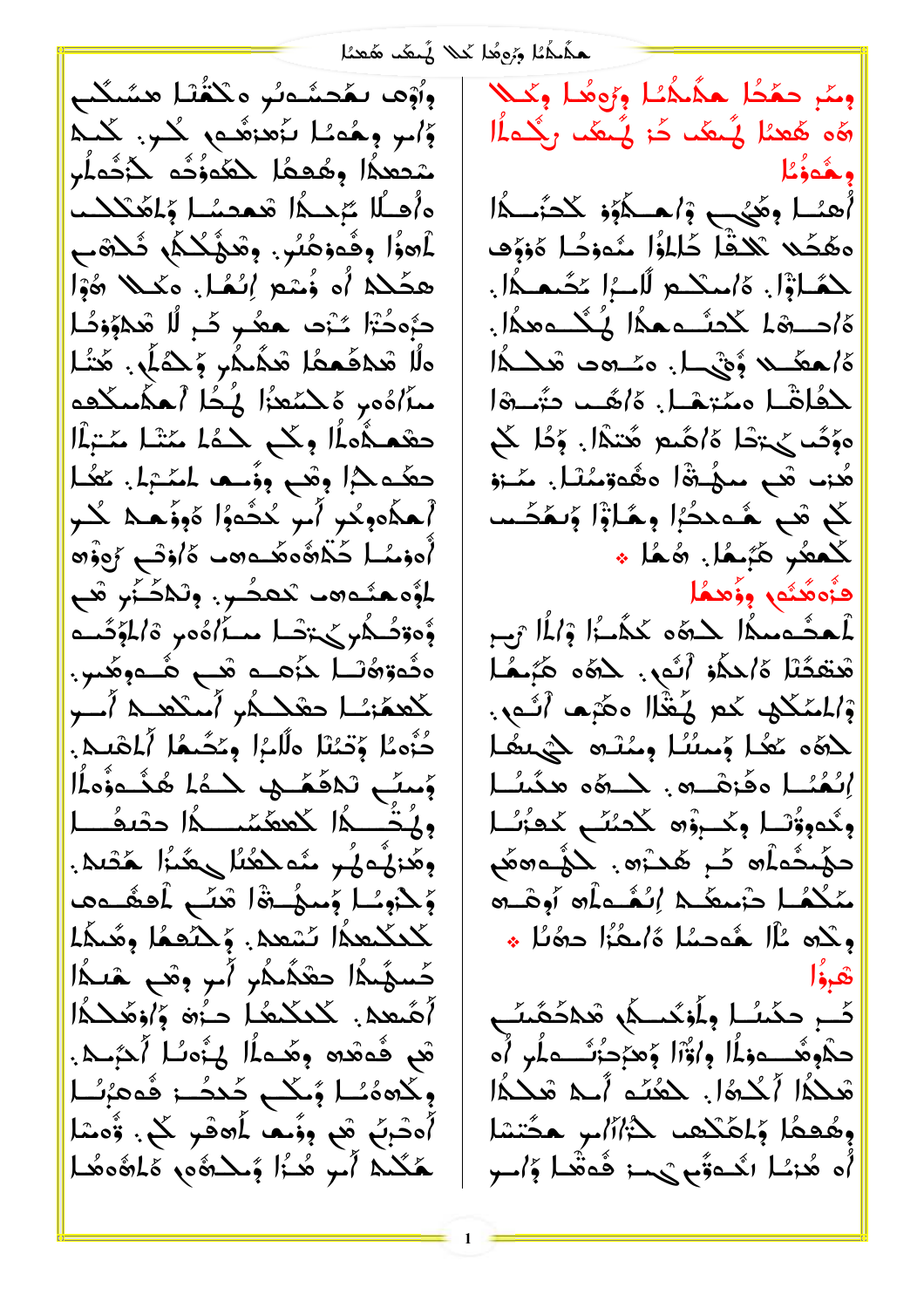هلَمامًا وَرَهِقُدا كَمَلا لِمُعظَمَد هَفَعَمًا

ةاهُا ةاسكُم لمثَكِّشُوبِ هُوسْنَا هَذَكَرُكُنَا وُحَكٍّ مصَّدُا كَسَفْا هُم لَمُوَحَبُدًا وَّحَكَّى. وَلَا هُــزَبَ لِمَصْلِ كَــَعْ كَ مِكْتُبٌ كُولًا مِتْغًا جَبْتًا وَتَبْتَرَا أَلَّا هُــو كَــلا هَتَنصُّـوْلَ وَتَنَهُــوْهَ ا وُكُم مَتْعُمْسَا حُدِّكُمْ تَمُكُمْهِ. وتعصُّب وَّحْمَد مَدْووُتْ مِنْدَهْدًا معُّەحعُنُـل وُسْمُـةا هُوْحُـل هُتَمْتَـل وَكِلَّدُمِ وَسَلَّ وَكَنَّتَهِم نَصْف كُلْر ِ هُوَ*مِنْا* وَأُوَمِّكُ*ا ٱلْأَحْ*وِرِ وَكَأَوْمِنُـرِ هُبِنَعُا هُمُا حثَكْرَكُمْ لَحُلُقِيَّةٍ \* تحجءُّا كَلُّـهُا وَّكُـا هِ قُوْهَا وَّكِي تَعْـهِـد همَّسُــا. ۞ه وكَعرِّحزُتُــهاَا وُــكـــر فَنُوهُنَدُا حَيْنَ الْمُنْسَرَ الْمُنْسَا وَهِعَكَمَــب هؤا حَثَّوةِهُنْــا أَهُـــــــمْ. ةتحمَّهُمْا وَحكَّم هَدُسٍ هُمِحِمَٰنًا وَتَنَجُّدُهُ الْمُحْتَنَّةُ مُحَجُّجُتُنَا لِلُّوْمِنُنَا وَحِدُوُا أَهِنَيكَ. هَكَعُدَهَا أَوْهِكَ. هَ حَدَّمَةً اللَّهُ عَبْدَ الْمُسْتَرِيمِ هُدَيْنَ ا لْللنَّــٰفَلَّٰہٖ حَزْہمْـٰل وَّـنْـُــرِ هَزَـٰمَـٰل ەُحثَر كُمْ ھَتطَّا ہُاہُۃتا وُسُمِسَّى كُدهُومُا وُاعفُو. وهُدْلًا كَحْدِءُا هُنُـا وِحْقَعْـا وِمْـــم أُنْزَـُـا وُحْـــم هسَّنكْدًا ٱلمَّنَّد هزْم وَّحْملُر \* هُوهُا هُرِهِمُا وِكْلُمَا فُزوهُنُومِ لْمَحْــومِيدًا. كَــْرَة مِمْتُنْـا وِمْــأَو كَيحُبْكَتْهُ مُحْشَبٌ فُومُنُــا لَكْتُنَدُّهُ . لَاهُ مُحُّدِهُا مُحِيَّةُ ا

أهكُووكو ودُوْدَه أَسكَسو هَكْصَدًا أُوْهَبِ \$ كَنْبِ كَعُنُ أَرْتُغَائِبُ \$ . ەھَكْكْداْ كْلا شَەلُر لْا نْحِكْA. هُكُــرٍ بِفَــلا كَـعيْــه لَا هَـلْحْتِتْــل وَّىكُــرِ كَـععُدُهَّتــرُهُ مِ هَزَـــدٌ. حَهَّىئُـا أَسْهَدَ الْمَسْلَمِ مُسَلِّمًا مَا أَسْرَحْ الْمُسَامَلَةِ مِنْ الْمَسْرَحَةِ هَبِمُنَا هَــمٍ كَـصَـٰرُا أَبِــمِ كَحَــُـم، لحَمَنُكُومُنَا حَرِّزْ أُسْدُهِ وَلِمُّوَهُمَا ۖ وهَٰدهُدوَٱ داُ وَشَدْهُوْا ۖ هُزۡتُوا هَٰدَمَنَا ۖ كُمْ الْمَـٰءَا. كَتِـٰدًا حَعْكَمُ لِيَّذِهِ ا كَتْصَاوْا هُــتُووْا هْبِ إِنْفُــواْ حفُّوعبُنُو أَخْرَهِمْ وكُلاهُوهُما حَسْرِ مِبِّرْسَةً لَهُجُوْلَى حَقِّي أَلْمَ هُزَاءَ هُبِ حُكُوْ وَهِنَى حِكْوِهُووَلًا هَامَد لِلْكَرْهَا ئشعـــم. أُبِـــمْ هُو هُو وَلِحَعْدَهَــا هُبِعِهِ. هَجْسُوُتْهُ أَوْهِمْ كُحَبُّحُوا أَهُدا هلَّاحْلَى وضُف شُنف حَضَّبُنى أَسكَعده. كُـر مْدْكَعفُـا هُنْكَــدُّر أَه هُٰذِيُا هُه وِرُبَّا وِثَـٰلاَهُم حَتَّنَـٰعُـا انْمْعَى لِنْتْمَاءَ مِنْهَ لِمَسْ لِمَسْتَمَامٍ هُ/هِنَـهِ] مَعْمَلِكُمْ لَا لِكُلْمِوْهِ مَكَوُّتًا وِيُعِمَّى حَكَّوْكُمْ وَهَزَّمْهُنَّدَاُنِ ەمئىھ لەمنى كەنگە دۆكسل دەئىھ لِحَقِّيةَ الْمَقْفَكَ الْمَقْفَاءِ كَمَعَ مَنْ مِنْهُمْ قىــــــــ ئَـُـــــــــة مَّــدَـــُرْئـــــــه أَا وِهَه وَحْقُوحُلا. أَبِي هُو هُو يَهْدَ أَحْدَهُ! وَٱلْكُلُّحِ وِلۡلِّكَنِي وَقُعۡصَنُكُمۡ وَٱلۡكُلَّـعِ وَٱكْتُبِي. ٥/هنْدَا وَٱسْكَبِ وَحَتَّبَهُبِ. ەڭدۇەكىل ۋايىلىپ ۋاڭىزىپ خىرۇەت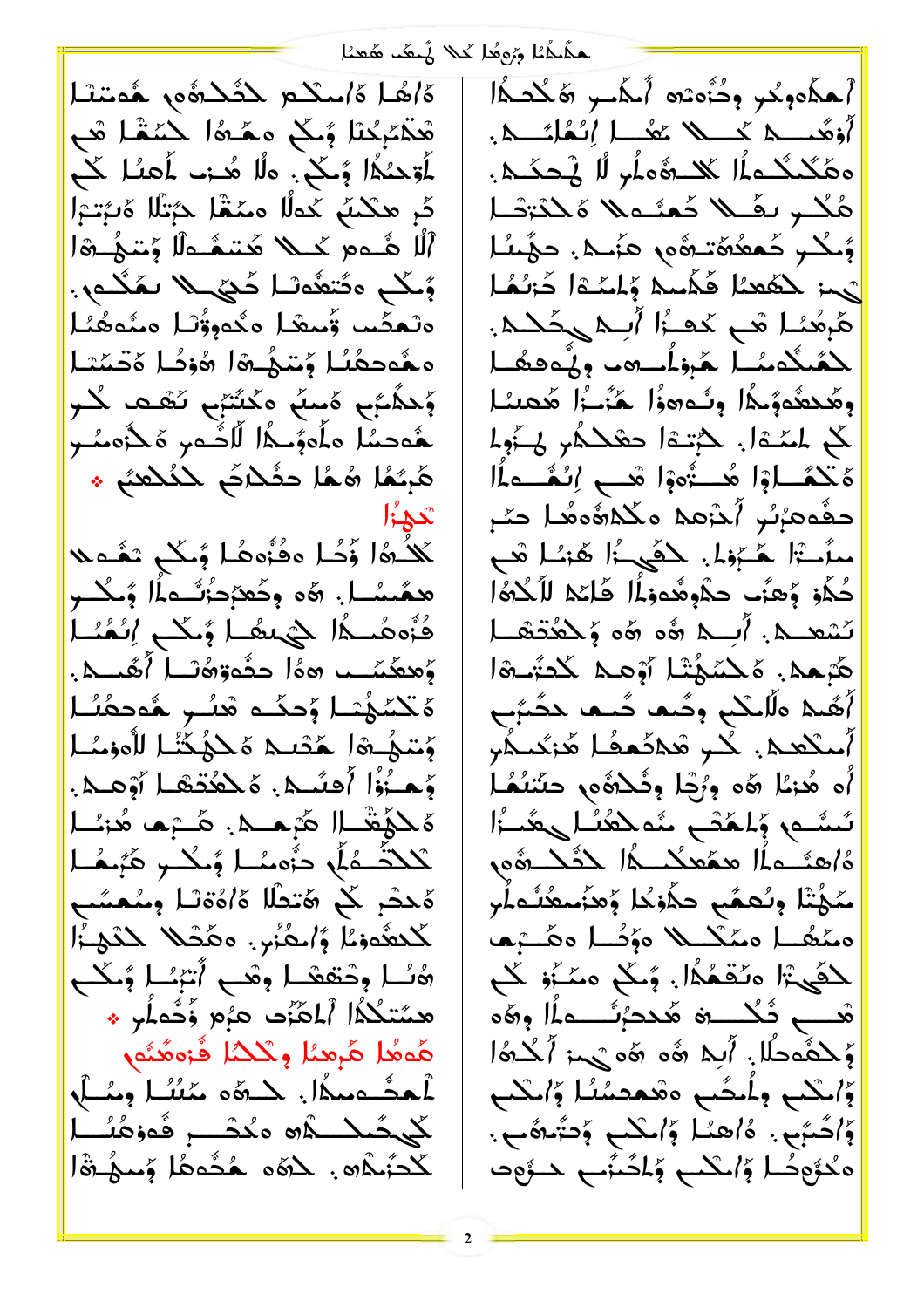هلَمطُمُّا وَرُهطُا كَمَلا لِمُعطَّد هَعمُا

وِتْحِنْتُم أَسْتَهْوَ حَشَّەْهُوا وَّعَ ِحَـٰكُمْنِ. ة/سو وُلِسطات محكَّسُسكَا وِعْزَصَٰهَا لِكْتَبِعًا وِهَٰزِيُّے ٰ رُبِّ هُرَ هُمَا ۚ خُووُنُـٰا أُه هُجِيءَ. هُكَنُسا هُـــزب هَكْزُوِيُسا وَسَوْتَهُم أَهْتُمْ هُنْكُمْ هُفْقُومًا. ەُاس وَلاھَا ھَمَّنْنَا وَلَمْلاَمٌا مَلَقْتَا هلّم حعّم:حُماًا وِهَوُقْدا وَهُدا هوَا وِنْهِكُم كُنْڤ ه مَسْأَلُكَ لِكَسْلَاتِهِ ههَّبِهُ. هُكَسُّا هُـنِي كَعِمَٰنَـمِلَا ەؤقئىمال ۇنگىم ئىس ۋە ئاسىگىز. هَ كَعْدِكُمْ نُهِ هُوْا وِفٌـتَمَامِنُـرِ هَبُنَـهَـا أهمًا. وَأَسِ وِكُحْرَه وِهْلِهِ زَوْلَ وَهُ هةمعنًا حقلتم مَّربَة شَبَّ أَهْمِدْ. هُكْسُا هُـز، هَكْفَكْيُـماُا ووْحِنُسًا وَجِحْبٍ أَهْلِ مِمْنُوْ كَبِ دهَٰىعُنُـداُ أَحَمُّ زاٰ وِحُــرٍ. هَا صَـرٍ وللىعْـدُاھ وقـهــنُوھ ھَــع يُـْووُفُــا وْاْهُكُلُّ أَهُبْعِدًا. شُكْسُلُ هَ لِكُلَّاسُوْهِ أَل ومَعْقَا وُمِكَمْ كَهْلًا هُمُّت وَهْلَا بِهِ وَحْظَنَتْ هُـ مَا أَوْقَوْهَـ لَمَعْقَدَا حَــر ممستقره ممسكم فالمسرع لمنسندلمل هُ لِمَعْمَلَؤُ مِعْنٌ مِمْ الْمِيْلِكُلْمَ وَمِنْ أَتُسط. هُكَنُا هُـنِي هَكْتُمَتْقَالِ وْاوْهُـــت فِي تُكْــدُا إِنَّـــدَهِ مَكْهَــلا . ةاسر وهُفَّ: كُبر هِصْـه هُتّْشَا أهدَّوَّىدا هَ لِاهُ كُنبِ لَمَحْتَبَالِ مِكْتَ مُعَهُّدَفَــا مُحْــدُمِدْ. ٥٥كُنُــا هُـــزم هُحِنَّكُمُلًا وِثَّكُمْ حَظَّرْ هُحِزًى وَوَّعُـٰزَ. أَملا وُحصَّدْ أَكُب هُء هُدهُمْ هَامِ

وهُدحَٰٓئِلُ وِـهُـٰٓتِكُمُّا وَ كِحُقِوْا هُـصَلا ەْكْتَكْتْبَا مْغْفْ بْ حْقْبْدْتُوسُار وَحْزَه حَزَمه هوا أَمِّم، وكَتَفِعَمُا حفلا مُ مَتْنَسْمُ وَهُ مَسْلَمِسٌ. ەَ لِلْكُلُوْ وُسِعْدِهِ حُكُوْ وُهِنَى أُهُبِهِ. ولَانتهْلُو مِنْدُ وِكْلُو بُالْ هُوَجِبُنَا هُ/حَمُّ:ا حدُنَا تَدِبُّا \* **ئېۋا** تَعَوُّــٰ ﴾ وَــبِ وَحَكَيْمَــأَه السَّــهِ وَتُسُر ەھُۮٞۏۘٛٵ؞ڵٛٳۅڡڗؙٛٵؙڔ۞ڟڗؙۮٳ؊ڷٳ؞ۿڡٛڡؗ هَٰوَىٰلَ إِنْعُنَا وَكَعُنُـلٍ شَعْزُنُـلٍ وَبِـعَيْبٍ أَه مْلِكُمْا أَكْلَهُا. هفَىقُىبٌ هُضُلًا ەھْلاَكْمَفَّىنَـــ حْمَٰقُـــا مَفَــــــــلا حدُثُ حالَمٌ وَهُنَمعُكُ حامُرٍ وَاسِبِ وحُهْمِىُا هَٰنَٰا حِسَّتِهَا مِمَعِـٰٓا لِمُحَا مَّــــــةَ حْمَاءِ وَ حَكَمٍ هُــــــــومُ الصَّــــــــمَ الْمَ ِكْرِهَتِتَا ٱلْمَوَّلُ. هُكَنُا هُـزِبِ لِكَثَّكِي قب هُنسأه أه وسْمئسا مُنهُنسا هُسْلَاتٍ كَلَّى حَلْمًا هُشُّلْمَا ەكھُىھُـەلُا وڭــر ھُائــا ەُوْمُىھُــا. ة/سو وَجْهَدَكُمْ حَسْرِ يَحْمَلُ وَٱتَّزِسُو ەَحْتَكْلُم هُامىنْىُـدًا وِّتَــد. ھُكَـُـل هُــز، هَـٰذَهُوَدَـٰدُا وُٓئُــحُ يُـــهِ ەُحصًّ ەوۡدًا نَحۡ شَعِ شَـٰلاً ۖ يُـۡمَـٰـٰهَـٰا ەھْتەھْل ۆمىمْسىدا. ەاسىر ۆلكىھىل وقب منْزَها أَهْده أَسْتَغْوَا مِنُدْهِوْا وَّىلُو هَٰٓئُمَّا هَ وِتَكْمَدْا دُه مَّىلًا وهُدحرُنَّـه اُل اهُدهُ/سُّـه بِهُــزِ هِهُ اِ وَكَنُــل هُـــزب هَــلكَنتَــل سَـمُّــتَوَكُمُل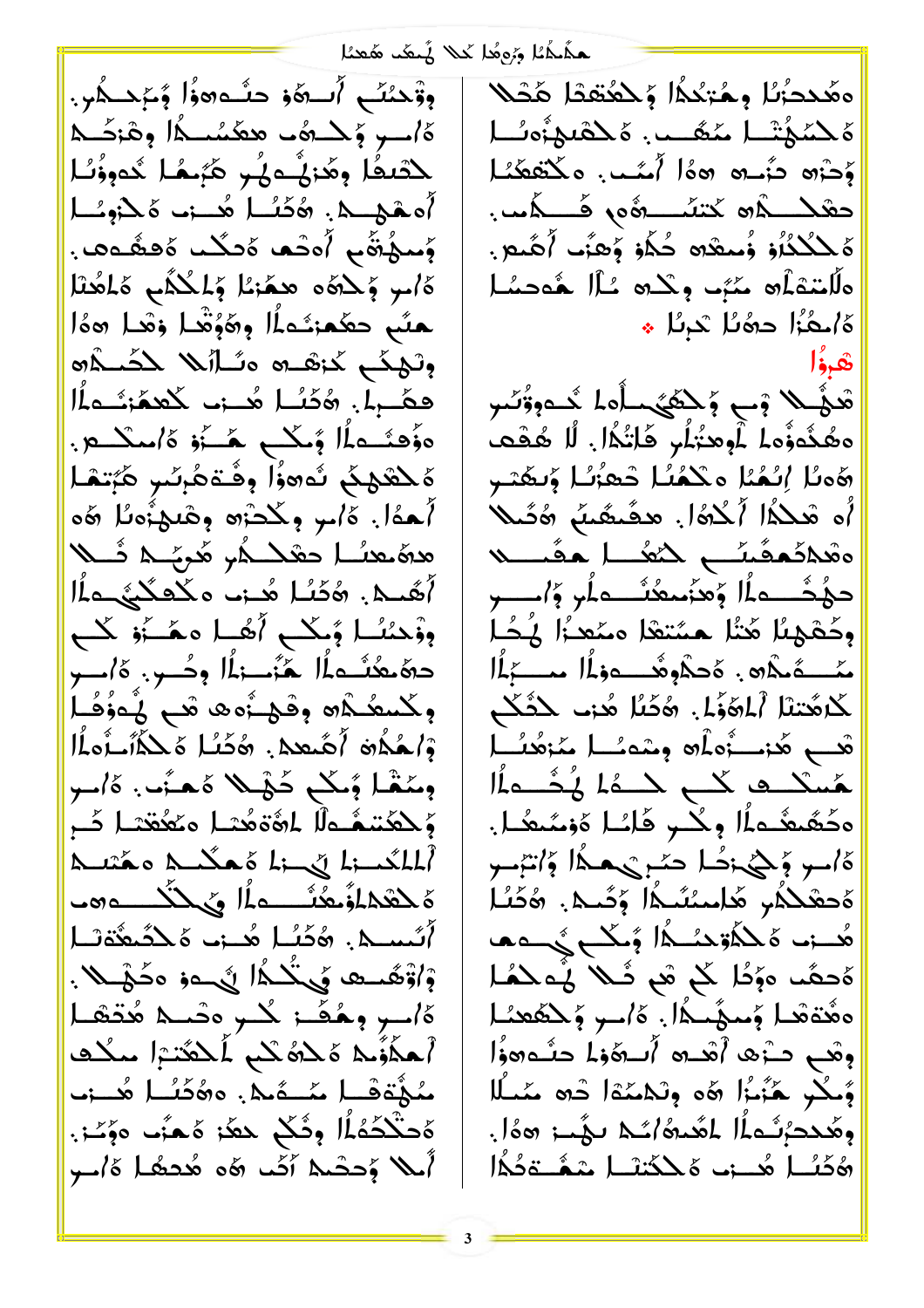هذُماُمُا وَرُوهُا كَلا لِمُعَكِّدٍ هَعْمَا

ەَحشَمْتُكَا أُهرِّمِى. ەُ، ﴿ وَكَكْسَمَالِهِ وهُو وُبِّكُمْ خَاتِبَتِ حَمَّقْهِ حَرَجِهِ حَدَّه؋ڗۢڷ؊؋ٚٮٮڷؙڵ؈ؚ؞۞۠ڬڷ؊؇ڞڂ هَ حَدَّاتٌ لَم مَّـ ةَهُدًا مَجِّحَبٍ أَهُــا هُحرُّوت هُمكُف هُمملُمَّا وِلَٱمَّ مُشَـه. هُعِمِدًا وِالْمَوْحِكُمِ وَحَدْكُمْ لَمُحْتَ كُلِّ. ةُامِر وِتْلِعَهْلًا وُحِمْدُا كَدْرًا أَهْمَلُ 60 وكُمُلُكُمْ مِمْا رُجْهَا. ەَحمَّزُه اُلَّ هُ مَكَلَّوْ اُلَّ اُهْتَحِكَّ و هُكُنُا هُـ: هَ حَجُحُدٌ هَاْ وَجَحْعِ هُمِ هؤه المستقل المستقل أشهر المستقلة والمستقلة ومنشأ ومنشأ ومنشأ وِنُوهُوْا وَيُدَّهَدُا هُوَّىزْلًا رُّتِّهْ. ݣَامِر ولُكْحُرُو مُعصَّلًا حثَّةهَا أَحتِرْهُ مُحَا ههَكْبُب وْهُۥُّا أُههْدِهِ هُكْسًا هُـزْب ه كَمْ هُوَ مُفَاتُوْهِ وَكُلُّمَةُ أَوْسُمْهِ. مكعنكُم مُكْمَدِه وِتَعْمَدُا هُنْمَ كُمْ. ةَاسْ وَلَحْقَهِ يُمْتُعَا وِصٍّ لَمَعْس أهكُووكبر ةهكتْبْ وُالمُؤْهُلًا حِبْتُنَا ەھْتقىكْسەت ھُكْسًا. ھُتەت مْكَن هَ لَمَكْتَبْبٍ وِكَبْرَهـــه مَقْصــه كَمــلًا هُدُرٍ. لَكَنْزَمِهُا هِـلًا إِنْقَصَا هَـُرْوَ دِلْمُبِ أَنَّىــب هُجَعْلِلُمــدُّبِ لِمُّنْكُمُّا لِكَلَّكُمْ لَمْ الْحَمَّا وَكُسْلَأْلِرْ مَنْهُ إِ. ەئھما خُر خُوصمًا مأەوَّىدًا ھُزمًا هُكَـــز ـأوهــــتْدُّا وشَكْتُـــا حُتّــــر لمُتمَلًا. ەلَّاخُەر ەْلأەمىر ھَبْعَا ھُمُّا ہُحثُّلاَضٌ لِلنُلاَثُمِ \* هُوهُا وُلْمُو وِلْكُمُ فُوُهُوْم

وَحْقَدَتُـم مَّجُسِـدًا آوْهـد هَجَوْيَـا وَحِدُّه حَــدًا لَمُحْمَدٍ. هُكَنُــا هُــزم كْمِدِيُّ رَةًا وَدُّےرُوَّا وَهُدَكُحَرُّكَ الْمَ وهُدخُ، هزْهُمسر أَحدٌ : هَ حَسَّس ەْھشەھ : ەُمْس وڭلگىغدا شَزْلُرە وِثَهِ/ُوُبِ وَجِدٍ حَنَّهُ هِجُلٌ يُسْعِدُ. ﴿ وَكُنُلُ هُــز، وكُـــو رُسْــو هُـــو هُـــدُومُا وَسَهَّىدًا مَعَّمَّدَ كَعَ هُوَ هُدَاً! أَلْئِنًا. هَامِرٍ وَٱدْهِـدْ لَلْكُعَا وِثَةَوُسَا دِّ هِمَّهُمْ لَأَبْرَا وِحْشُمًا «هُا «هُدَّنَا هُــزِــ هَــْكُــهُ هُتْـال هُحِنْكُرِكُـثَــا وكعُـــو هَزَيمُـــا أَتْـــعه هفَزِهُـــا. هُهِمُـهِ﴾ لَٱتبْـُـا وُـكْـع حَـمُدُّـهِؤُها لُخَـدًا. ة/سو وَححَـزاًهَ وَصَحْنُـدًا هْمِ كَحِبُّوءُاهِ وُٱتْحَكَّمْزَلَ هَـٰهَٱحِكَ. أُفَّ حِنْــزَاْهِ أُلَّ أَيْتَنَبَّــا أَهَّىعِــدا ضَــر كمستمْع الْمُسْمَدِهُمْ الْمَوْسَسِكَمَّا مُؤْسِسِكَة ەكَهْلاك. «ْكْنُا هُن مْكُمْ أَحْرَا شَى شَــــهُوهُ مِنْ مِهْمَمُــــــــــــــهُ مَكْوَيْـــــــــهُ وأدوهك وتككل أهُسون واسو وَاكْحِيشُو وِهَاوْا حَيْرٍ حَمَدُا وَسِلَمَتْنَا لكَعْفَ لَمْ مُجْمَدٍ. هُكَنُا هُـــزب هَ لِمُثْلِ هُورٍ مُتَكَلِّهُ أَا هُهُوَدُكْمَا وُاصْحَهَ زَلَ مِنْكَ مَعْ بَوْ لَالرَّهُمَا وَّمَّىهْا هْلاَكْعِتُرْهَا. ݣَاسِر وِكْلْخُلُوْ ؤُمعكُــرٍ شُــكُوْ وَّهــرَّب هَــع هَـْــرَٰا وِلَا محكُما أَهُبعِيهِ. هُكْنُسا هُسِنِت هَ حَقَقَعُنُـهُا مَكَعَثَـٰٓا وِحَـٰمُلَا شَـٰمِ لَمُوَحَدُ الْأَوْلَىٰ وَحَدَثَتَ وَحَدَثَتَ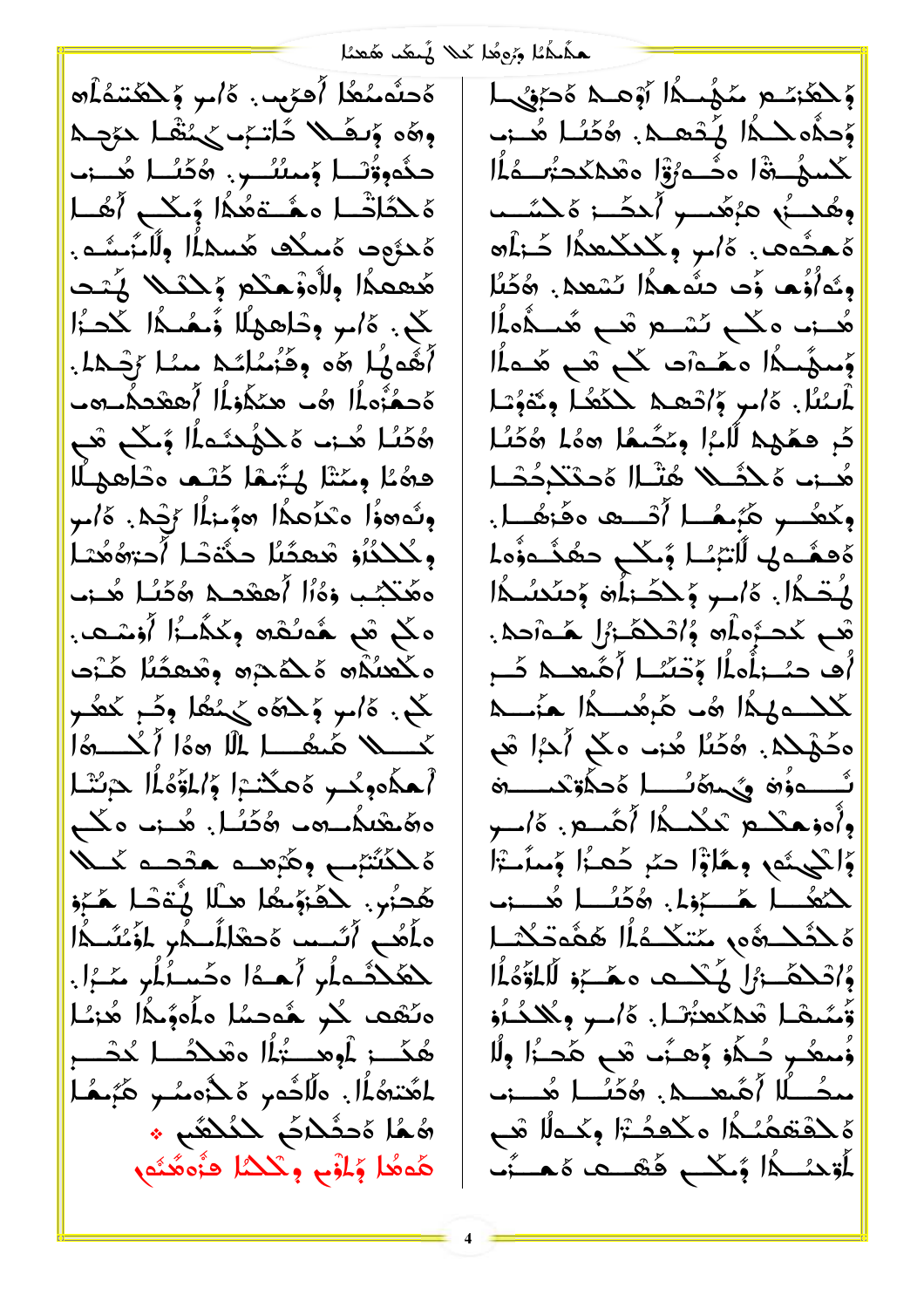هدَّمَنْ وَرَوهُا حُلا يُمعَّد هُعْدُ

حفها أشعننا الثة الأكررة النهقء همّسلُك «ەَئىلى: ݣْݣْلْكْلْ ئْكْلُمْ هُومِيكُوُّ لِمَحْمَنُهُ لِمَعْهُوُّ لِم وَكْلُكُمْ هُمُتُمْ هِهَ مَكْ. هَلَا تَكْسِعْ وهْكَلُدْدَبُبِ هُبِ وُّەسْلا خُنْصُـٰدًا فُەزمُىُل ھەھلىگا ھىھزەھ ھەسلا. وضَرِ لِمَجْ زَحْمِ لِمَ رَحْمِ مِنْ رَحْمِ مِنْ رَحْمِ مِنْ رَحْمِ أَهْتُماُ الْمَعْضَ (20 مِلْ). وَكَرِ كَلْعَجَّرْءُ هْمِ كَبْعُا وِثُّەوْشْلْ هِمَّىــْ «ەَمْــدْ. أَهْدُماْ وِنَعْمَا مِعْمَحِمُنَا وَسِجْتُوْا أسر دُزُهمُا همُدَّےوُا وِئَــلا كَــد مُهدَ ههُدُ فَي كُنْفَعَمُمُ لَـهُ هُوَ وحُثُّهُا حَبْ مْكَمُّا همَّتْ 5% هُ. لِكْتَنَا مْكَدِّكِنُكُما وِتَعِمًا أَسِرٍ مُدَّا ەڭخۇۋە ۆتىئا ھُلھۇ ھۇسى ەڭر لْمَعْدَّسُا وَوِهُما هُ۔ وَحصَّصًا هَا حثَىفُـا وِهَٰزِيُّــهِ بُر هَٰاهَـا «هَـــد. كُدْدُٰـا محَمْعَـٰدَـٰا أُسـرِ مُـٰزًا وِثْـلًا هُدِسْنَ هؤسِيمَ. وَكُبِرِ لِلْهُعِسَاْوِيُمَا وَسَمَّاتُهُ أَمُّدَ وَقَبِي هَبِّيهِ سَمُّتُمَلَّا هُــْوَم هِمَـــمْ. حَمّــرِ وْتَعَـدْلِ وِكَتَتْلَـل هُوحِفُنُـا وُسِيُّـةْا أُسِـرٍ هِمُهِنُنُـا سُــْ هَتْ مِهْمَـــدْ. وضُــرِ وِكْتَخْتَصْــا وَحْكَمَــزُا مْحَلَّفْحَـــــلا هوْا حِلْوفِسُـا هنّشع «هَدا. حقعدًا وِحَـٰ;ا هكّ هُدحِهَا مَتْنَا فُووَهُنَا هِفْرُوت 1ة كر كَتْعُما وقْعَدْكُمْ وْ لُكْــوهكُمْ حرَّةً حُكْــولًا ولَمْحْقَنْــثَرا

أَهشُهمدُا لِهُمْ وُهُا وَٱلْمُلَمِيَّاتِ ْرَبِ هُاتْلَا هُهَدُ: أَنُـهِ . كَـهُه أُهْـُـلُ ٱلموْثَى ۚ رَبِّ حِتَّمَاهُ الْأَهَد ٱللَّهِ ۖ كَلَّهُ مَنْ اللَّهُ وَالَّذَاءُ وَالَّذِينَ وَالَّهَ كَكُنْــزًا وْاْمُأَا رْبِ وْحَقْفُتْــا هَاحْــكُوْ أَنَّهِ. كَمَّهُ هَُبِمُا وَالْمَكْنَى كُمْ لَحْقْدا هِمَّتِهَ ٱلنَّـهِ. كَــهُه مَعْـا وَمِعْنُا إِسْتَمَاءَ مِنْ الْمُنْسَرِ ەفزغىم . كىۋە ئىئىل پەدەئىل ەَهكَىنُـا وِخُمووُّنْـا وِكْـرِوْه كَكْتَبْ وَّقِيًا حَمِّيثُ ءِلُمَ . وِكْنَ نَقَيْتِهِ ەللاككە . دەئل ۿۥۏؙٳ هُذَا أَكْمُ أَمُّسٍ ثَــْ 60 هَ وكَحْشَـــووُسِ أَنكُنـــــو قُنُوهُــــا ەَھمَّەنحُىُّا وِثَّكْ﴿ وَكُلُّوْهِ أَسْكُنَ وَهُنَ ضُمُا شَدْنُدهشَبِ هشْدْهَٰذُوَّبِ هَٰه وَّامِكُمِ أَهْمَا لِمُحَلِّ وِتَعْمَدُا هَوِفَيْ:ا هُنُـــهِ وَحِثُمَةِهُنَـــا مِـمُسَكَفَـــا أَسْكَسَدْهُ مِنْ وَمُ وَمُسْلِمٍ هَنَّكُمْ تُسْلَمَ وَٱسْلَى وكَسَلًا فَادْكُنُنَا وِوَّسْتَكْسُو الْمَنْقَطْ الْمَعَ هَمِيْمِهِ كَاهَا لَحْقُـٰهَا ەڭلْشْسا ھۇمۇسىي، ھە ۋامكاسىيو ممَعْحِكُمُا وحُقْنَا ةَمِكُوْهِمُنُا وَرَوُّحْاً هُوِثُكِـرُهُ٥ أَمْكَـبٍ وِحُعفُـا وُمكْـر هُبُمُا مَٰذِی مَمْ أَسِدْ هُ مِنْ الْمَبْتَهِ هُذَا وَهُ وَحَقِّيَ الْمَالَ وَوَّسْعَمْ بِ تَعَهُّكُمُ أَحَمُّلُ 30مَــة هَحطَّيْماأَما آئٹنے اُنھ مُذَاْ ہ جُموؤُتے کے بعضا هِمَيْلًا هُتْبُدْ. وَهُو وِكْرِ حَقْدَهُوَاْ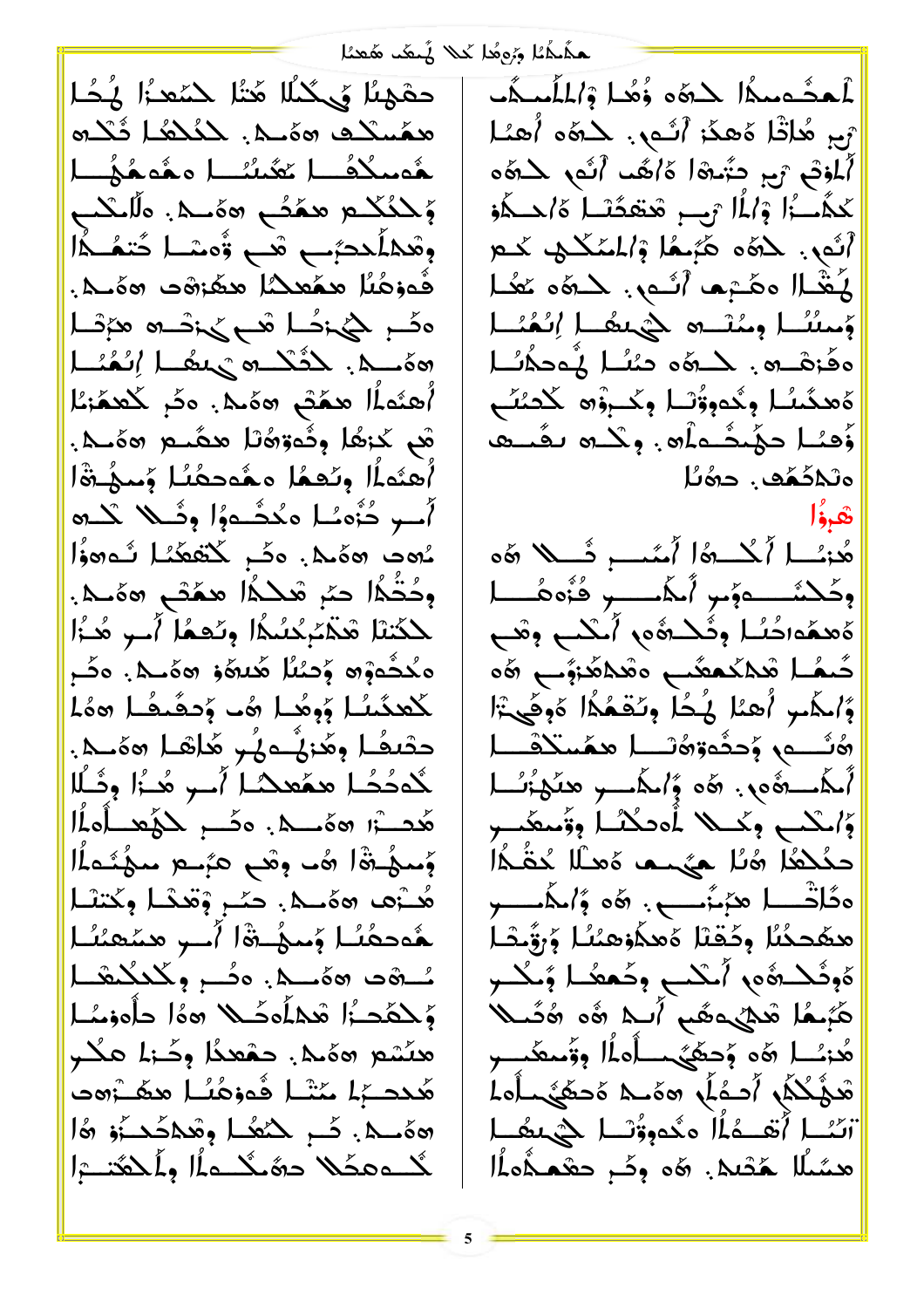هدَّمَنْ وَرَوهُا حُلا يُمعَّد هُعْدُ

وهُـارْٓا. ٥هُمۡم كُـرُهُٯ وتَعكُـم كَمْسَرٌ - يَزْلَى مِنْ كَمْ كَمْ أَنْسَـــهِ مِ حَلَّاه معصَّــه مع علاقا معْلَى أَقْــفْ هُمُا هُم لُوَحِنُكُم مُعَمَّضًا هُلْوُنُتْا. وِهُؤُسِمٍ كَتَكَــمٍ. أَه ـهْتَنَــُم لَـرُّــِــب ٱكْتَهْلَ. وَٱرْهَمَتْ لَحَكْتَنَا وَهُنَّعَ لِمُؤْتِي ههَّنُا أُحـْزَهـ هُـز - لكُنتَا وهَوَتَـا وُكْبٍ. وِتْبِكْسِو وُإِسْكُمْ هُءَ أَيْكُمْسِيو يُحْدَىٰكُمْ وَٱوُمْ دَنْدَوْا ۖ خُرِ دَسَقَصَصُرَ لَّكُمْ قُلْقُبُ هُتُدَءُلُو وَتَدْءُلُو. ەلَّادُەر وھَٰٓكْسُر ۚ كَدُّەوَمُّىُّا وُحَكَّى. ەڭدەمئىر مىنا ھۇمغا ھ وَوَصِدًا أَسْكُمُوهِ كَسِلًا سَهُسُلًا فَأُوهُنَّهِ<br>مُعدُّدمہُ). حدہ مُنْ¦ مِنَّمعُنُا وِكَهُما كَلَّه كَمَا مَتْنَا وَقُووَهُمُا وثحكاظَهُلْساً وتُعَمَّسُ حَكَّوْتَحَسُنَةً أَهْبِيُلْئِيكِ. ݣُبْعَة وَهِيْزًا ݣُبِيهِ مَكْهُمِمَا هُجْجُوْجِمَا وَٱسْلَا وِلَمْلَا أَمكَنُــا وَتَزَتَمَـــةَ قَتـــو لِمَعْــأَمَلَٰا وَسَوْرَهُ مِنْ مَكْسُدَة مَعْ مَبْسَفَاء هُه ومَّحْلا ۖ لِإِتَّعَدْهُ أُسٍ هُٔهوَحُلًا. ەَ كەْدە آمو ۋەسىدا ھەھكىدا. لمؤه وَأَتَتَ لَمُعَنَّمٍ فَنُمُنَا كَلًّا هُسمُحِـدُه هَنْـهِـداً هَـلاَهْتَـفَسْـرَا حسُلًا هَبِ لَا لِمُؤْسِسُوْهِ لَمْ حَوْرُهُهِ، ەَ دەممُشْــماُه ھُدْـــم دىئىـــم

هُبْتُهْمَا هُمِسْلَا «هُمْكِي حَمْدُكُمْ أَحْسَاهُمْ وَسِيْتُ أَشَى تَقْسُمُ أَوثَكَى يُنِ ههُما. وكَرِ لَكَفَعْلَا كَالِمُوْا مُعْوَدًا هْمِ كْسِعْا اخْدَوْا مِّعْصَكَ 50 مِنْ لْلَّذِبِلُرِ هَٰٓبُعِيكُمْ لِمُوَهُمُا وِفَي ـُرَرِ هاَهُم «ەَگە. ەكْر ݣْݣْخْلُو هْم خْكُو أُوْحِكُـا عُـٰٓءَهُـٰمٍ هُـٰمٍ هَٰحَـٰۥُا هِـمُّـــمِ لمَعْنَدُهِ بِمَعْمَدِهِ مَ يَمْسُوا وَحِنْتَنَعُمَا وَعِنْعِدًا مُثَلًا مِهَى مِنْ حَذِي الْمَحْمَدُ ثَلَاه فُوهُنُا همَّتْ «هَدْ. حمَّىنُا ەكمىلاشلىل ھۆكھۇسىدا ھۆجىد هة مسلم. وصُنْ مصر و مُكْسَب ەقدائىمقىنى كىر مىنى ھىئتىلل مَمْهُمْا هُزَ*نْـا. وَلَـَمْمْـــ أَ*هِنُــم*اُ*ا مَعَ انْمِيْهِ الْمُمْكَمَةِ مِنْهِ الْمُمْكَمَةِ مِنْ الْمَمْكَمَةِ مِنْ تَمِسْطِ حَمْسًا أَوْ هَذَهُ مَعْشَسْمِلُو . وَهُ تَ حهُىحُەلُرٖ هُزىُل مْدَهُمُل كَتَىٰهُتْلَ. معْمحمُنْكُمْ حَكْمُثْكُمْ. أُهِنُكُمْا كْحَتّْدِدْهَ لِمُحْمَلِكُمْ لِلْكُنْدِلِ. هِنْمُا لْلْهُىــٰٓ; | ەْسُىــەُ | كَعجَـٰبْهْــا بِهْعُمُـٰـا لِّسْتَمِمَّلَ. وَثَوْتُهُلْ كُعْضَرْوْا هِجُمْل ﻼَﺘَﻌَﺘُـَـٰلَ. ﻣﻠُّﻮَّﻣُﻨُــٰڶ ਖૅَّﺮَّﺘُـَـٰلَ. ەھْھىزُا ەۋەھزۇسا ئەھلە ككنَّتْ تْرا ههَتعتل. مَنْ ١٤ وَالْحَدَهُ الصَّطَ ەَھنىمگىُل ەھَيُمْ تُمْعَدَلَ أَمَدَّىبِ. ەڭر خەمئىل ھُھمَّىبْ وَلَاشُەر ەڭدەس ھۇسلا ھىللى ەدئىلائى رگداُ وَيْا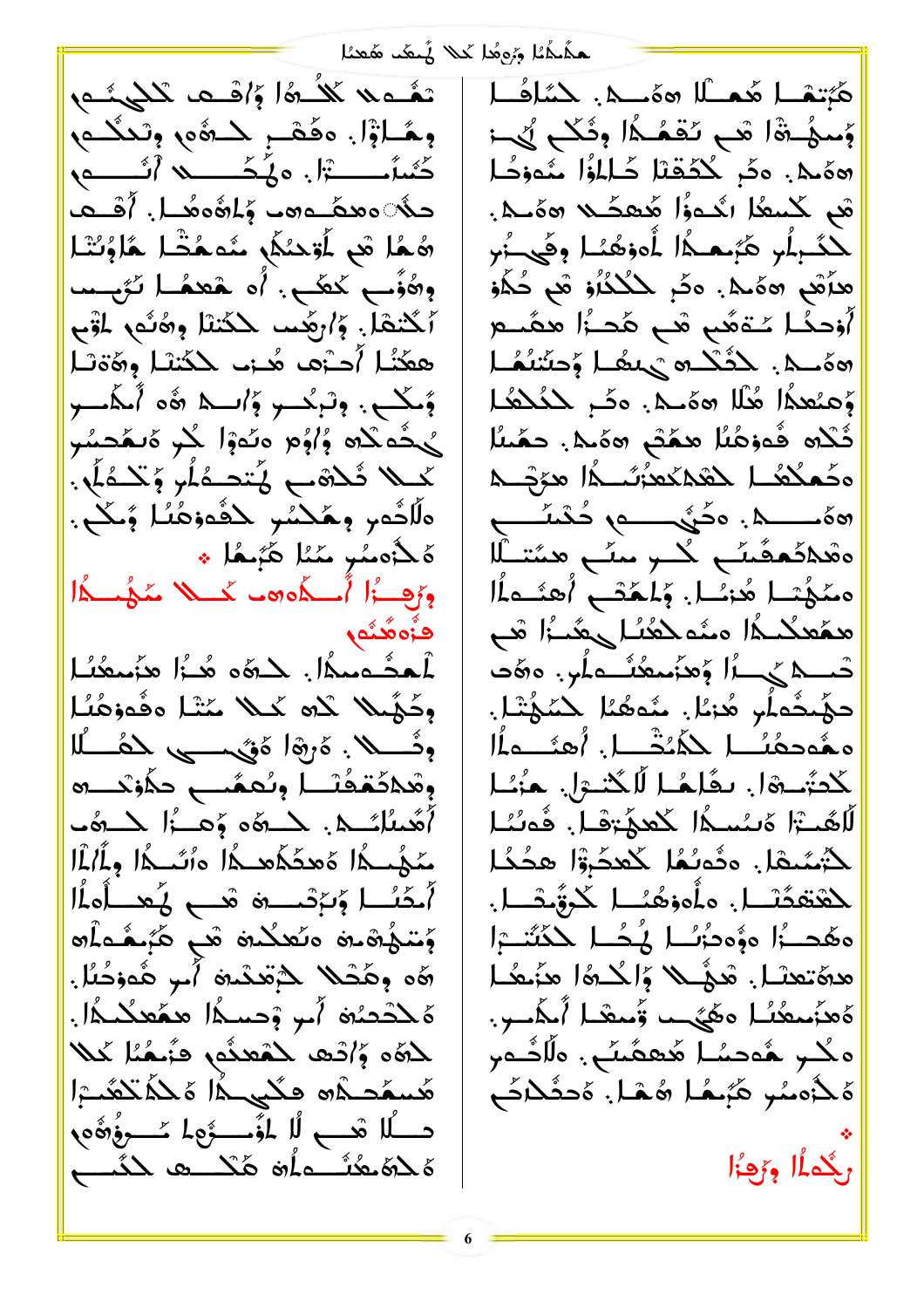هدَّمَنْ وَرَوهُا حُلا يُمعَّد هُعْدُ

سُــْ;ہ هَـمـُــا دَبْسُــ هوَهُ:هُــما هُتَىعُدُ ﴾ لا حكْتَعُدُ ﴾ أمُّحَتَسَبٍ. ەكمىنىشىم مىستەھئىر لاىكسى وَحُتْنَيْ أَنَّ أَوْ وَقَدَا حَقَيْكُمْ فَيَ مَنَّهُ وهُكُم مَكَمُــ; قُم هُكُم هَكْـ;! ِّكْمَلُ شَقَتْنَا مَمْكُتْـا ەَمھَـتَـكْتَـا. هُنُــهِ وُاهــُلا لُلُوْحُــل أَمكُب وِـمَّــةَبِ ەكىلُىك ھُكْب ۆُەۋكىگا ھَقْلىكَ. لمَكْمُ وهَعِنَّهِ 00 فَنُعُمُا وَسْع كْخْرَا بِبُبُرا حَعْلَكُمْ فِأَهْدَ. وَمَعَكْسِ أَهْلُومٍ وَحَقُّوْهِ أَلْمَاهُمْ عَلَى الْمَسْرَالَ رُبْ مِيلَيْنِ جَدًا أَبْجَلًا هُبَ مُجْمِيكًا ةهكككك كمكنئ وزببئهم ەُومُىڤىمال. ھَە ۋىي كَـر ۿَعكـَـدَ لَّكُمْ وَّشُـٰها لِنُتصَفِّلُو مِنْسُووُتُسُو وَّحْمَا ثَلا اسُم، هَواُا خُر شَى تَغْا لَهُ تُغْسِلُهُ الْمُدَّنِّيِّ مِنْهُم مِنْ الْمَسْرِ. ٱلْه هُكْلُهُكُمْ مُكْسَرَ هُكُفْ أَبِكَ هُمُلُل أَمِرِ هُـٰٓأَ لَٰٓحُـا مَمِّثَهِهِكُلّا حَٰـٰاهُ لِّا وَّحَــــدًا مَـمَّزْـــــزاً الْمَحْمَّدِيْــــماً ا مَحْمَدِ وَلَا كُلُّ هُدِمِنَا وَمُعْنَانَ. ەھْكماُەنْتُـْھاُلْ وِضَّـْكُلْ لَكْتَـٰ; وُۡلِـكَلِّـبِ وتَسعَك تَعمَّد سَرَّجِعُلَيْدَ هَٰذَهَبِ هُعِدُومٍ تَمَكُّمْ رَيِّسٍ يُ9ْعَيْدُائِكَمْ. ضُرِ لْمَعْدَوْهِ, عَمَّــ; إِنْتَعْـال كَــلا وُّـمُــرِ هنعرًا تعمّد أوصّد شَكْرَه لِيُحولَه وكمسولًا ووُسميًى الله الله وقبقه ا كُمِنُوهُ فَي اللَّذِ هُ عَمْدٌ. وَهُ مَعْ

ثَلاةُهِ. هَلْثُقَيْهَا وَسَؤُنَّةًا وَسُلَاةً هَكْسِي، هَجْعُوجُرُسُسا مِحْسِجْوُا وِفُزُهِ هُـــداًا وُلكـــــره كَـعكَــــزاْرَه لِمُادْكُلُما وِنَحْدْ; گُدْدُدُا وِثْكِرْهُ مِ لْمَامْشْكِلْ. وِكْمُدِهْ كُمْسَهُمْ وِمُعُبُدِهِ ەھّحكى ھەم ئىگىسىسى ھەتكىسى ەْبَعْتْو. جەمُلا تْبُرُلا مُحْمَدُ وَرَجِبُوْا ۿڔۏؙٛٳ همُسُمَّا أَحْدَهُ! وكُلِّي. هَه حَصًّا هِقَىدُ الرَّمِينُ الِّ وَاهُوهُ اللَّهُ اللَّهُ هْدَلِّكَ حَمْلُهِ وَوَّسْعَدُهُ مِنْ أَهْدَلُهُ مِنْ مَدَّمَعُها وِنَقْدُهُا هُوِفَيْ آلِ وَجَنَّب إِنَّمَا هِمَّتْلَا مِنَّهُتَا. ۞ه وقَعِ أَحُـا أَهلَمَوَ وَالْحَمَالِ الْمَاءُ أَسْلَحِ وَحَسَمًا كُنف بْدَّيْنِ كُنْدُ: أَلَّا هُجِّدُوَوْهُ لَيْلَ هفَفْقَا أَسُبُب ِ . هُ وَحْسَفَهِ إِنُعُمَلُو ٱلْمَوْتَىٰ ۚ وَۚ وَهُمَا ۚ وَوَّحُـٰهِ أَلْمَ حَوْجِئْنُـُو هُؤُسِلاً أَمْكَنَـعٍ وَٱخَبَّنِـعٍ. ەَ خَعْدَهُ: حَذُو; رَّى الْكَمِ ﴾ كَمْسَى ﴾ ة لمقدع حكمُقتَـــو لَا تكــــو وَلَمُنَّى وَلَا مَكْفَتُه حَدْهَتُ لِلْكَلِّ وۡحَۃُٮهُ ۖبِ ۚ هَ لَاهٗللہ هُوۡٓ ہٖ حَزۡ کُنۡـٰفَـٰبِ لَّاحْسِبِ وِسْمُّــەتُـبِ. ەكْتْتْكُلْــە حسَّنكُمْ وَّحُــا لَّاعْفَــع وتَعَّنكَــع . مكعرِّئُسُــم حقُـــموُخَّب لَّاسْكَـــمِ وَهوَمَفَسِ هَ لِمَعْيَى بِ لَكُمَا أَكْسَمَ كُس*لُلُو لِّأَحْكِمِ وَأَمَّدَهُم هَ حَقَّد*َءُه*ـ)*<br>هُم شَـمُّا حَدُّههُكُو لَ*أَحْكَـمٍ وَّلْمَسَـدَ*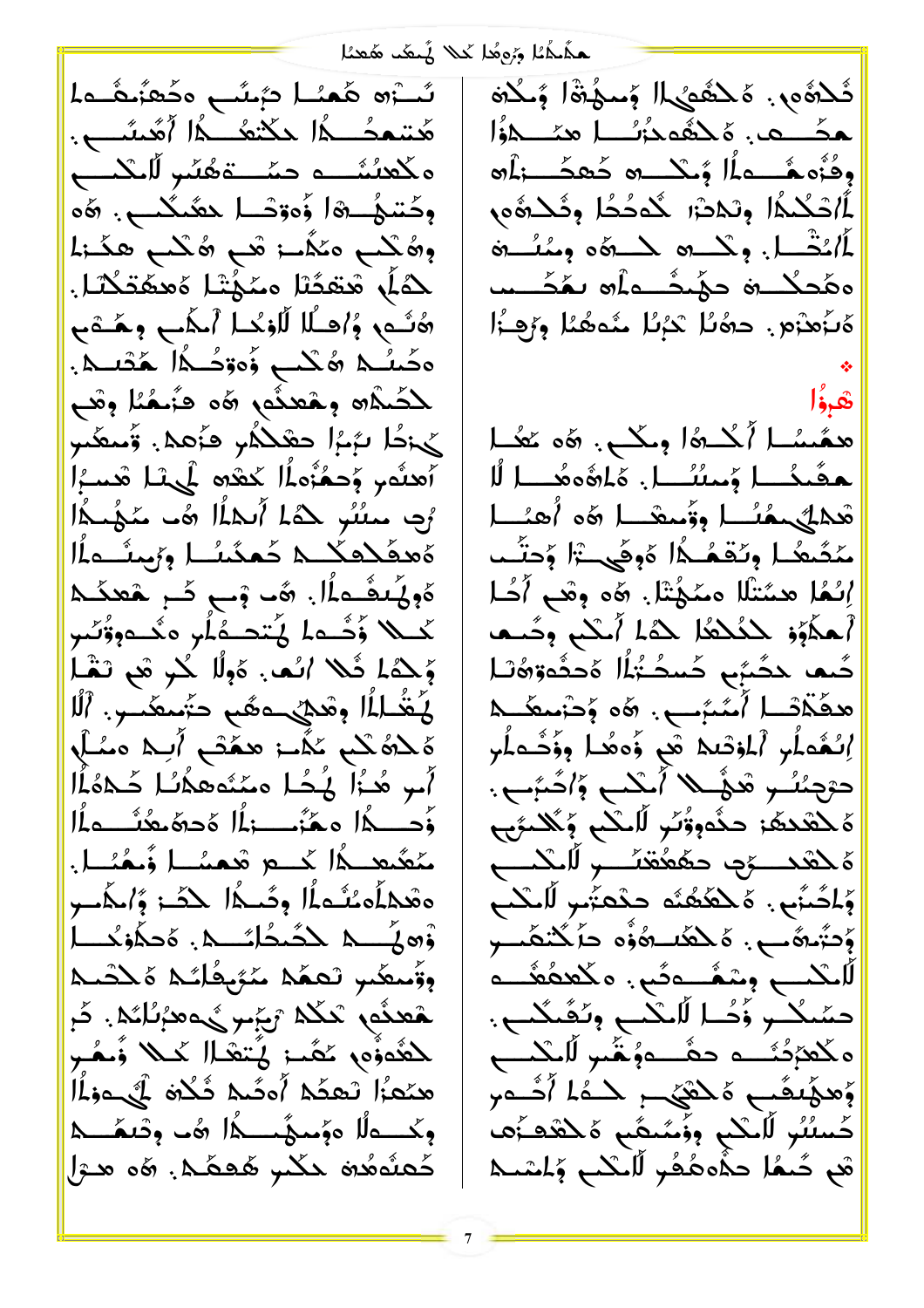هدَّمَدًا وَرُوهُا كَمِلاً لَمِعَه هَعْدًا

، وَهِ . بِأَحْقَبَ حَكْبَ فَيَحْدَمُو. أَبِ يْ هُـنِ أَهَٰـنا وِقْدُ لا يْتَوَـٰٓا ەنّقەْلُمْ ۋَاجْرە ھُم تْسْمْ أُمْعَزُاسْلا ٱلْمُسِمْ وْاهْتُنَا ٱتَّنَىٰ كُوْمُنُوا وُسْكَتَ هكَكا. أَبِهِ هُنِي أَهَٰنِا وَعِنُو وَعُدًا إِنَّا هِقُمْهُمْ هِ هُكُمْسٍ إِنَّا. هَالَكُمْ اة رمىشىملاه مىڭ رمىشىمل حكَّوْكُمْ هُبْعُدَا إِنْدَا مَكْسِنْتُو مُنْدُّرًا إِنْسَا. مَعَكَّمَنست هُجسَّنست أَلمَقَّب لكى مُكْسِد مُ مَنْ أَنْ مَا مَدَّا مَدَّاتِ مُكْسِدًا مِنْ مَدَّمَتِ هُـــوَدِيْنِ وَجَدِيْــوِي كَــبِ ثَــبِلا وَاهِعِنْكُمْ. هَٰا هُنِ حِنْكُرْحُكُ بِهَا لْكُمْحُـزْبُ هُا هُائِـبَ رَبُّوا لِّاحَرْبِـبٍ. لَٰا تسترا كُب ضَرِ مُآاكُب وتَعقَبُ ەكھًىسكان لا يەرەركىر مالاڭى وْأَأَهْلُكُمْ هُبِ وَحَسْرُ مِنْ وَالْمُسْمَأَلِ. لَٰا لَّكَسْبِ شَبْ كُمْ مُنْذَاكُمْتَ وَاوْسِقْتِهِ ثَّبِي رَيَٰٓ بِ حالاً مُنْدَوَٰٓوٗا وَثَعْلَـٰهِ . لَّا<br>نَكْلَفَ حَبَّ مُبْلَا كُبِي وَلَّا هَـٰكَهُـٰمُ ھَے تَعَڪَمُھَتَ. لَا تَعْتَبِ ڪَتَ کَمِ مْنْ أَكْسِبِ وِلَّا فَعِفْسِهِ أَهْسِمَةُوهِ و مْلَحْدَهَمْكِ هُزِبِ لِمَسْدِ هُزِجَْهُ وَالْمُ کُم شَمْکَکِلا کُما کُملا شَمُسِهَ وَكَمَلُو. وَهَيْبَ، هُجَكُمْ هُنْسُو حقها هَتِي حَمَلٍ هَيْ مِنْ وَحَسَبَ هْمِ قَيِيخُمْ رَجْهَةٍ سَرْرَهُ بِمُرْجَ وَهُوَ. ھُيُمَا كَمْكُلْبَ هُمْ مِدَٰلُمْ ﴿ هُدَٰفَ هُدَا اللَّهَ مِنْ وَمَمَارُكُمْ مَمْلُكُمْ وَأَمَلَكَ هُيَا لَيْسَعْ

مِّماً لِمُعْصَلاً كَسَيِّماً وَثَكْتُ مُحْمَدُ حَمِنُوهِ وَحَتَى كُلِّ هَبَّتَهُمَّا هَوِّتَنُـدًا خَاتِبَــة لِمَّقُـلِلًا لِكَحْمــدِ. هُ لَاهُ كُلِّ حَشَوْجًا مُعْيَمًا هُوِدًا هُم ثَــلا يُـْمــٰـضًا حققــهُـلُمْ لُا وِّتَـٰـٰدُاْ ھىُمھُل ھەُلم كُبِ حُصُل. ەَجْھَدْلم وسَمُــا لِهُمـــو مِنْهُــُـا مِهْلِ. هُحِفَّدُ أَلْ وِزُمِّضُوْ مِكْنَ هُزُوسًا هدَهِ أَرْ هُمَا. مِنْمَعُمُا مَوْمَحُمُا لْحَمِنُوهُوهُ هُالُّا هِوُمْ وُأَهْرُلَ مُدُومُ هُذِبِ خَاهِدُمٍ هَيْحُمِكُمُ وَٱتَّبِّمِ وَهَٰا حَلَّتِكَ هَجُمًا هَٰذَنُوا وِجَبُوا وَحَمَرُونَ لْمُحَا هْنُـهَ وِلًا مُحَـلًا. وُحمُـل لِمُحُـل وْاٰمُا شَوْكُلا تَنزِكُـا أَكْسَرُا حِكْبِــة لكَلْعَمُا أَكْبِلُا هِمْ شَهْد هْنُةِهِ ووأُحُــا هُزُهمُــا أُههُـــة حُسنُنُــو. مَعْدَآخَيهَ جَدَّمًا هُم سُؤُےهُا هْمِ فَسْهِ وَرُبُّ! نصُّلًا. هَمْمٍ مُـْ نَـوُل رِبُّحُا. هُجِدْتِهِ عَمِيًا لِمُعْبِدِيا حڤنُر معُّەٯٮٞىدُا ئىھـدُا ححَّــدُّر وتوسي مسلم المستمثل المستورة هُرِحِسُرٍ. وُلَمْلَاهَ لَكُمْحُمْدُا مْعِ عَعُلَ ومِّتَوْحًا ۚ هَٰاهُوهُا ۖ وِحُتِمُكُا ۚ هَٰاهُعۡمَـٰدِهَ كَبُمْكُل هُم مَكْزُل وهُعَفْداًل وهُم لَّكَ الْمَسْدُا وِهَسْرُه الْمُعْصَرُ حكْتُهِ . مَكْكُنُهُ كَهُعَالَمَا دَاهِقُـو هِمُودُّسُا وِيُقْسَالَ هُرْهُنْسَتْ حكَبُرْهُــولُرٍ مِتَصَرِهُنُــا وَمِتَحَمَّتُنَــا. أَهْيَا أَهْيَىسَ شَمَّ لَمَدهَا وَوَّد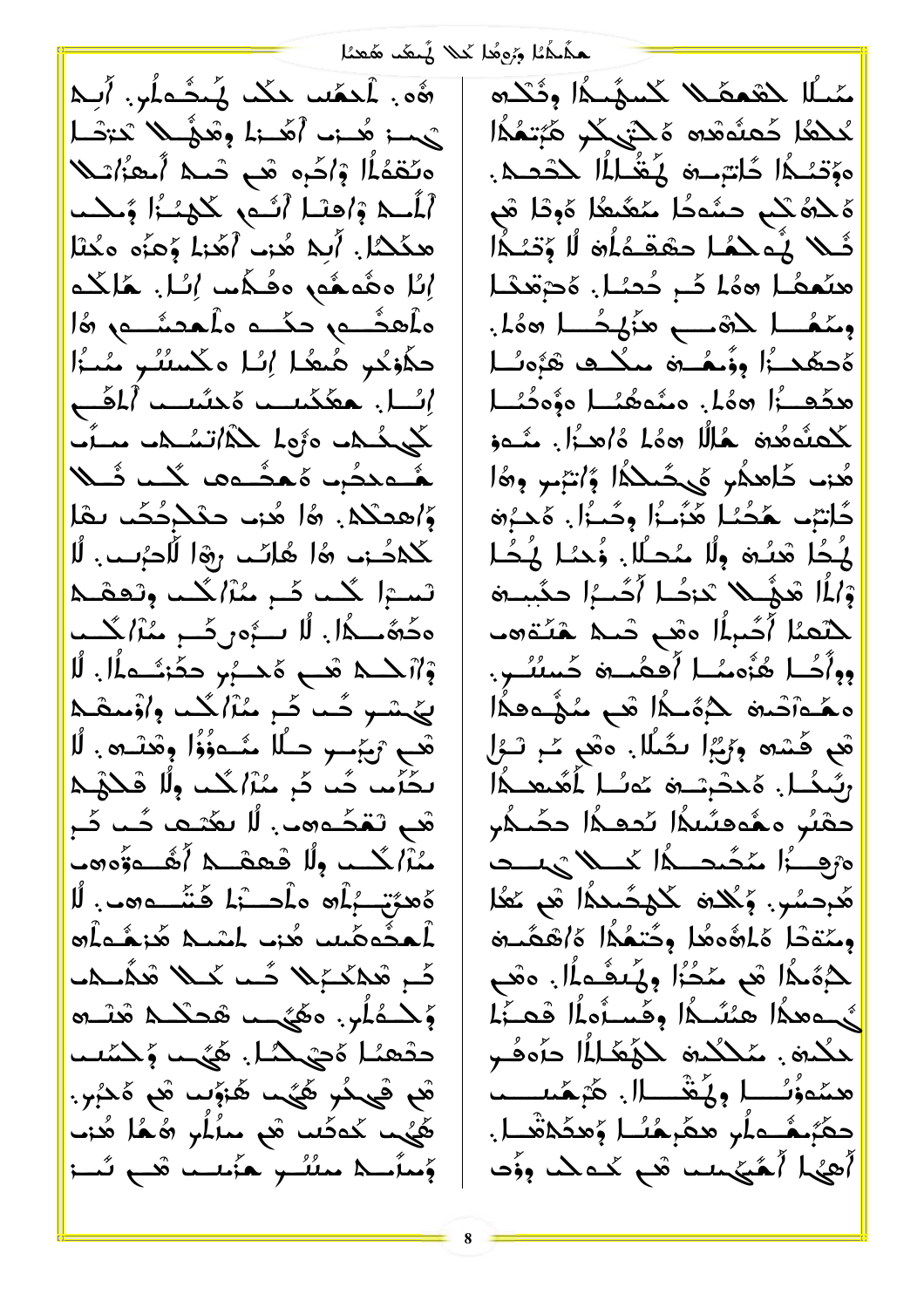هدَّمَنْ وَرَوهُا حَمَلا بِنَعْبِ هَعْدُا

مَدَدُّلُكُمْ وَٱلْحَد ٱلْحَلَّالِ هَمْعُنُدَلَّاصَ أَسْتَكَافَ هَشَفَّهِ كَلْفَ سَؤُوَّتَكَ حَيَّتْ الصَّمَاءُ وَاسْتَدَهُّتَ مَّيَّتَ ەُ/ئەلمە ئىقىمە خەلمە كېر مەينى ەۋەلىك جىھىمىلىك ۋىتىھى كىسى هَيُتْمَالَ. هَكَلًا فُكْشَبَ لَمُتَصَفَٰلُو وَحْدُمُلُو هُوصُلُمْ وَٱصْدُرَٰا حَقَّدَهُــا هُھمَّىۡے كُــُرٖ ہِٱلۡصُّــہِرٖ ہُكۡوَہِئَــُـر هَبُعُا هُمُا حثُكرتُم لِلُكْعِبُم تحلية وَّسْما وِمَتْما وِحُعِعُدُ كَحَزَمِكُم حەَنَــأەلَم ەۆمئـىغ كَتْكَلَّكْتَبْكُل حكْتُمْعَدْ مْكْسْكْدْ مْلْمْتْكْمْمْ كْتْݣَا كْتْݣَا 7ْݣُلْو. ݣْحْشْدْقْتْ أَكْتْ تتَّقَّمُوما كَتْلِي. وهْلِغُوْوَلَا وِسًلا ەمىكى كىلەھ مىھىم ھُمكىن. ەڭدُاُو ھُىمُا ھُعا وُسْدە ەُنفُـعا. ەكسىزلە ۆ/ۈشەئسلى لىكسىكى. ەَمىفَسُىمَا حِثْمِمْا مُدووَّلْ لِكَاحُـ يْهِمْمْ. وْمِنْدِيْبُوْا بْمُمْحَمْرًا تْعِجْمْ لْحَصّْبْلُهُ ، مَعْعَبُنِيكُمْ هَتُبِ مَتْسَلَّ هَعَكُمْ. هَاوْهَكُمَّا گُمْسُبُمِهْ هُمْاً مَمْا هَٰحكَٰهٗ. هرُسُمُّا هُم مَّـقَحْمَة أَلْمَحْبَوْطٍ. هُ/سُرًا حُصَّمِكَ ٱلْمَكْسِمِكَ هَ كَلَّهُ لَم مُحَمَّدَ احتَمِمُ لَم مُعَكِّدٌ . ة/هُدُا هَكْلُلئَه أَلْمَكْهُمْ. وَحَيْط حُقْفَ لِمَحْمَدُ وَلَمْ أَحْسَنُوْذَا. ةهفَعفَا للسَّمَلُ وحُرِثَتِهِ عَقَبَةُ

كُعِنْوَهُمْ وَهُمُ لَا مُحْتَوِينَ وَالْحَكَاهِ وَيَحْكُمْ للؤَشْمأَى لمَكْمْلِب بْلَكْتَ وْمِعْكُمْ إِنْهُمْلُوِ. هُيْعِ حَكْبَ يُحْجُلُ وَجِيَّؤُو وتصدةًا مُتَسِنٍ وَهُسومٍ حَكْسَت ؤُەھھُر مَمْنَا وِلْسَلَىـەھب ەلْكـزُەھ هْنْه هنّْس كَيْخُوْرٍ وِلَّا ـأَوْت نَبْعَدْا حكْمٍ، أَحكْمَتِ كَلِهُمْتُو وِلَا لِمُوت تُعَذِّمِي كَلًّا وَوَشُولِي. هُـزِي أَبْــِهِ أَمْ أَىكُب سَكْبِيدًا هَمفَكِكُمْ حَثَكُمْ لَحْقَه أَا. لَا أَقَّمَتْ هُمْ لَكُمُلُو أَنْتَغُلُ وتَحْكُمْ كَبِ هِجَاهُـالِ. أَلَّا آوُحْكُا ەھَبُعماً ەوَھسَىزۇا ھَے ئَكْتَ لَّا وَحَتَّــملًا. ثَـــلا ومُآســرٍ هُـــزما أُســرِ شَعْلُـه أَنْ هُـمْــه لا هُوَ أَنْـا هُــزـ ادُّطًا هَتَم كُما هُن، وِكُمْ أَ30ْ ھُے ہُمُا ہُکنُکُم. مَعْ اُ حُـَـ كَاكُــەر ھكَـٰٓدُــا ەۡـلاّەممُــرٖ هَٰاممُنُـا ەَحْھَٰلَاتُمْسِرِ هُبْتُهْسَا. ەَسْتَى هُسْنِت أَحمُلُهَ هَفَيْشَيْنَ لَكُو أَيضُلَأُ وِلَمْعَهَا كُمْ هَكْشُكْتُهُمْ يَكْبُسُهُ وِكُسِبْلًا هَّبُـمــدًا وُائـــدُاُهَ بِمَــتَوِبِ كُنْـــوِ لْمُحْمِلًا هُزُنزَلًا حَزِقْدَا مُعُتَمُّدًا. حِدْاتِسُمُا وَّحْدِهُدُا حِكْمِدًا هَنْزِيزًا حَقَّومِكْدُ لِمَكَسَرُ الْمَحْمَدُ الْمُحَمَّدُ مكْتَعَبُّدًا . حَقَّدَ أَرَّا وَلَّا هُدَّدَةً حِسُّوحُــا وِلًا ٱاهُــا. حَزْمِعْــدًا وِلًا لِمُعطَط الْمِسْطَةَا وِتَعطَيْبَ هَنُب للحَذلم الْهُلَّا هُــ هسَّبِنُسُمَّا وهَلِسُمَّا ثَــلا كُــدووُّنُـم ۞ وَ حَــدُءُلُهَ أَهَــزلم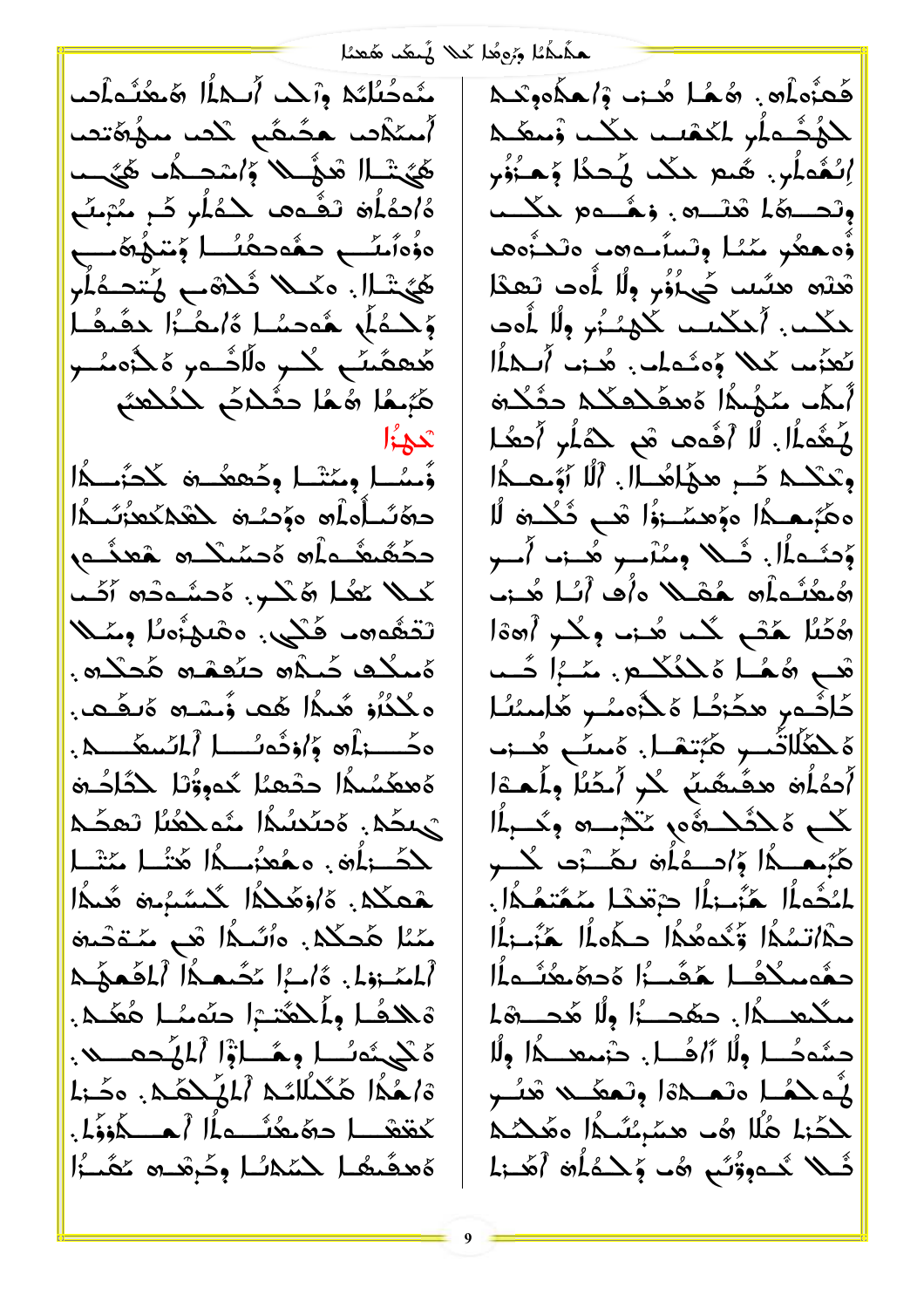هدَّمَنْ وَرَوهُا حُلا يُمعَّد هُعْدُ

وَأَثْــٰهَـٰمَآا وَيَحْسَنْتِنَا فِي الْمَصَـٰلِ كُنْـَــو وَٱهْلِكُمْ لِلظَّلْاشُمْلُورِ. هُوَجِسًا كُلِّو مَّىكِكُلًا هِمَّىكُلًا وَهِمَّتْلًا. هُوصُلًا لْحُرِ وِمَعَلِّهُ حَهَّنَّدَمُّرِ. هُءَحَسَّا كْـرِ هُكُـا وكَــا فَــا فَنْمَـا لَمُحْــٰمِلُرِ. حُمْحِمُـا كُــٰرِ وِيُّمَثْـا وِلًا قُوْنَى أَحْذُوبُكَ كَلِي. خُوصِبُه كُــرِ مُـُأُودُــا وِخُووِرُّنَــاً ۖ كَثُكَــْ رُهُورِ دَّتُما هَكْتُمْ!. هُهدسُا كُلْو مَعْلَم وِمُوَحْكُنَا. هُوَدِسُا كُلِّرٍ دَّاسًا وَهِـزَى حَمَّانُـماُ! حَمَّاتْـا مَحْـةُلَا. ھُە*ھسُــا* كُـــرِ وِكُاتُّىــع ەڤــەۋە*ئى* أَهُيم. هُوصِبًا لَحْدٍ كَوْسًا وُحِبْعَاً ەُحىّحىل خىنُّەھْل ھُەحسُل كُــر وكْثْحَــدْ حْمَّهْتْـا حَزْهَقْمَــرْهُى: هُوصيُا كُلِّ هُدُوكُما مِعَكِّسُا ومَمُعُصُّدًا وَهِتُنَهْلَ. هُوصُباً كُــر هدًىنُــا وِكُمووُّنْــا. هُمحسُــا كُــو ئُەھۈُا ۆقھڭىل ەۆھگتشىل. ھُەھسُل كُمْ تَحَدُّلُ مِنَّهَ حُعُثًا. ۖ هُهَ حَسًا ۖ كُمْ لَ هُحكُل مهُحكُنُل وِكُفَّتْل. هُءحسُل لْحَرِ هَدُا وَدُوْالٍ وِلَمُتْمَا. هُوصِمُا كُو كَمْرًا وَهِدًا كَإِنْهَا. هُوصُل لْكُو كُبُووُا وَيَكْتَعْا. هُوصسًا كُـُـو فُنُوهُا وِفَرْهُم هُم مُقْا وهُم هَارّْا. هُوصُط كُــرِ قَـنهُــا وِمُوهُـلٍ. هُوصِمُا كُرِ رَبِّ! وِلَمَحْقَدَا هِمَّتَهْا هَرْيُول. هُوصُمُا كُلِّ رُضًا حَكَمْتُمْا. هُوصِمُا ۚ كُر هُمُّا هِنُسِعُنُا وِهُتِـٰٓءُا .

هنُــهٰ . هکُـرجُــدُـــه ٱدُـُــا هُـزهُــه أمْكِنْتُ مِنْ وَالْمَكْنُ وَالْمَرْكَبُ وَالْمُسَلَّمَ هُ لِحَقَّهِ لَحُدْثَهِ ۖ لِمُحَجَّدُكُمْ ۚ هُمَا ﴾ وَالْمُذَهَبَ وَزُوهُنَا وَ ـْمَـدُومِيكَا). كَادَة وَ كَبُرْهَا وَهْلَا هُمْ هُقُومًا ﴾ هُدَوْا هُعدَهُ اهْمِهُ ﴾ [الله عنه عنه]. وهُدُ اللَّهُ وَلَاهُبِعُسَمِ دَـِرَ هُتُوْسَلُ هكَبِمُبِ لَدْهِ وَوْلِلاَخْرَشُومِ شَـهِ دَّوْهَـا مكْرَضُـمْ كْــْرْهِ وْ وْسْلَهُرْهُ مْ دْهِ هَٰلَاتْلِ همُحسَّمٍ لَاهِ ـِ هُوِنْتُمْلا كحنّْسُهُ لم مُعْمَدُ لم وَمَّتْ حَدَّة و ههَضَلا هُـهوَحُنُنوهُ مِهْنفُـه أو . ولاه عْلَا هُوصِمَا \* ۿڔۏؙٛٳ هُوصُل كُـرٍ أَكْـرُهُ| هَكَـدُه وَاصُـلُّ هِعَمْنُا. هُوصِمًا كُرِ أُهِمًا وِنَقْهُدًا هُوِفَى أَنْ هُوَجِيْنَا لَكُمْ جَزْوَيْنَا وحُكْمًا وَحَكُمًا هُولَمْتَدُمَا. هُوصُبًا المستمرئ المستكرب كم المستمصف وكعتُرْسا. هُوصسًا كُلِّي حَاسًا ەھككىئىل گەكئىل كىر ۋىئىل هنّهؤُنُــا وِسْعُودُــا. هُوجِسًا كُنْبِ وَّىنُا دَّانُا ەْلمُنَّىلْ. ھُەدىنُا كْتَر هَوِسُل وِهَٰۃتَ أَوْمَعُنَـٰلَ هَيَّ أَسْلَ هُەدسُـا كُــرِ وِهُوَّــكُو كَـعثَنكـر لمُؤْتَىٰ. هُءَجِبًا لَكُنْ هَٰذَا هُجَكْتُمُلُلُ وُهكُ-إِوَّا. هُـُمحِسُــا كُـــو وِهَيْـــوِبُهِ لِمُقَدِّدَتَهُو. هُوَجِسًا كُلِّي أَسُلًا